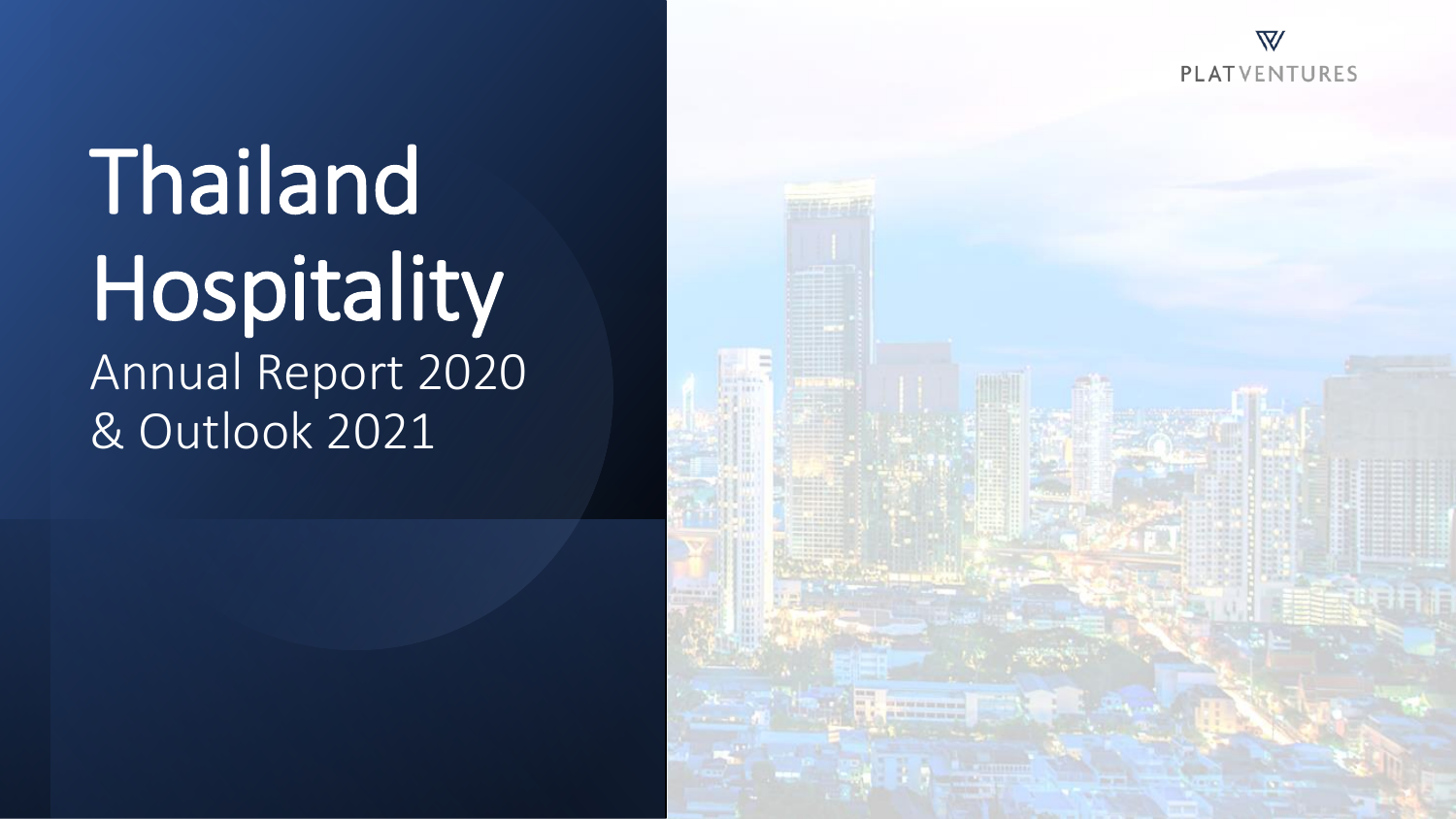## Note from Plat Ventures

### $\boldsymbol{\nabla}$ PI ATVENTURES

Dear Reader,

Thank you for taking the time to read *Thailand Hospitality: Annual Report 2020 & Outlook 2021*. 2020 was a tough year for the hospitality industry as a whole, not only in Thailand, but around the globe. Our goal in gathering and presenting the data in this report is to inform readers – both inside and outside of the industry – about the gravity of the situation in Thailand. We believe that only by understanding how far various industry metrics have fallen, can owners and stakeholders realistically plan and make decisions for the future. COVID-19 will pass, but the path to recovery and obtaining the holy grail of 2019 results, is still a long way off. Planning backed by data is the only way to chart a course towards survival.

In this *Thailand Hospitality* report we've drawn together data from the Airports of Thailand, the Ministry of Public Health, the Bank of Thailand, the International Monetary Fund (IMF), the Thai Chamber of Commerce and numerous other sources. This extensive data analysis allows us to paint an overarching picture of the current situation, enabling us to put the Thai situation in a global context.

Lastly, we want to remind readers that this report contains our opinions and interpretations; nothing in this report is meant to be taken as advice. We recommend readers seek proper legal and tax counsel before undertaking any investments or business transactions.

Thanks for reading.

- The Team at Plat Ventures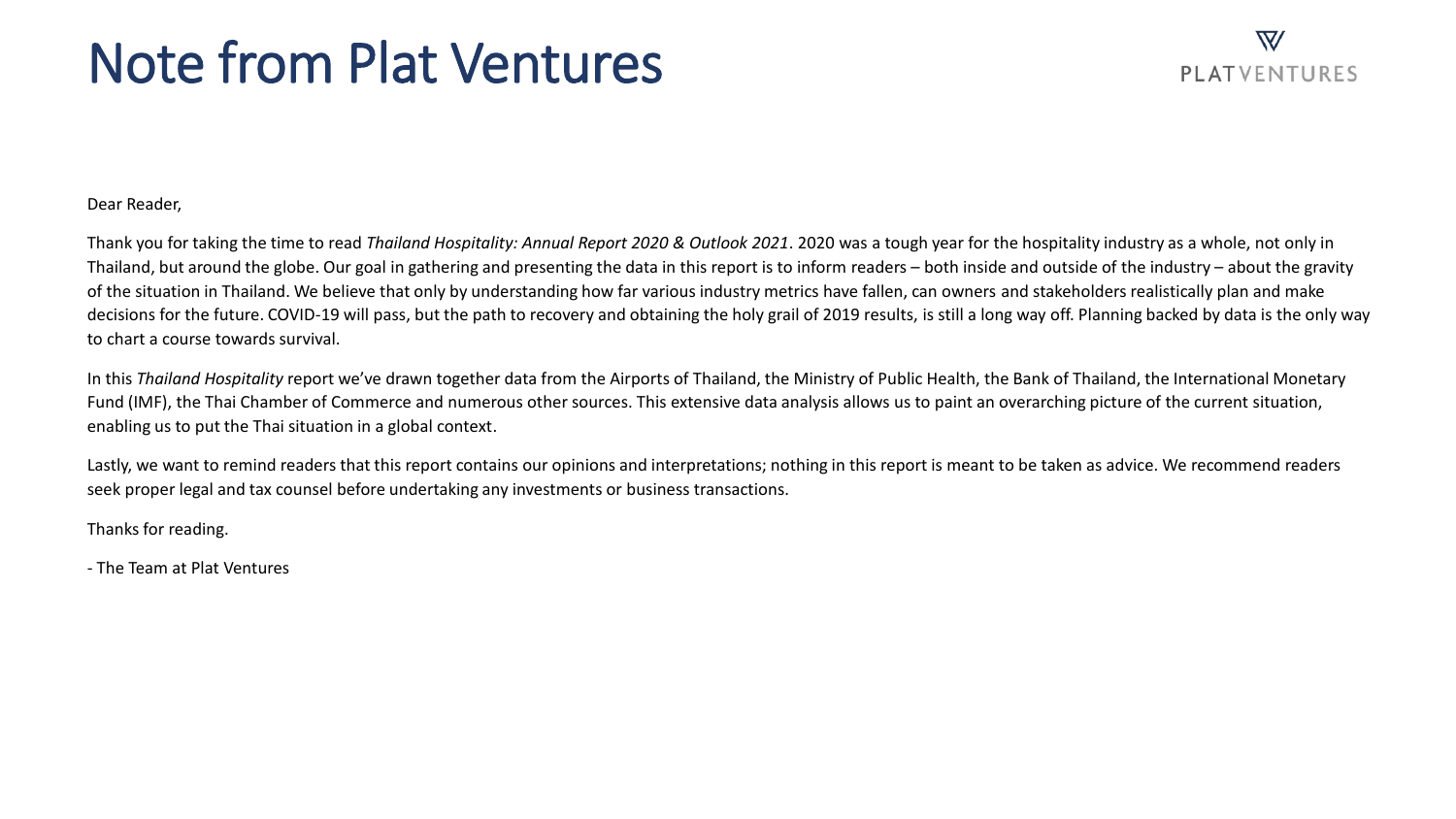## Unprecedented Disease Hits the World

Before the onslaught of COVID-19, Thailand had a robust tourism market. Since 2012, yearly growth rates averaged 9.4%, with tourist arrivals peaking at 41.7 million in 2019. In 2020, the number of foreign visitors was forecast to grow further, with the country heavily promoting 'secondary locations', places regarded as less commercial and more authentic.

Thailand has suffered greatly in the wake of the global COVID-19 outbreak. Like most places in the world, foreign tourist arrivals abruptly halted. In January 2020, the Chinese government ordered Chinese tour companies to cease operations, resulting in an immediate contraction of Chinese tourists. By April 2020, Thailand had closed its borders to all international arrivals; this move simultaneously protected the local populous and doomed the tourism sector and its ancillary businesses.

By the end of 2020, there were 83 million confirmed cases of COVID-19 worldwide. Fortunately, Thailand's swift policies thwarted major domestic outbreaks, with only 6,884 confirmed cases. However, from an economic standpoint, Thais remained highly concerned about the disease. In terms of tourism, which accounts for 12-20% of GDP depending on how it is measured, the COVID-19 pandemic resulted in an 83% contraction of international tourists, with only 7.27 million arriving (the bulk of which was in Q1 2020).



#### **COVID-19 infection**

**Global** 83 million confirmed 58 million recovered 1.8 million deaths

**Thailand**  6,884 confirmed 4,240 recovered 61 deaths

### $\boldsymbol{\nabla}$ **PLATVENTURES**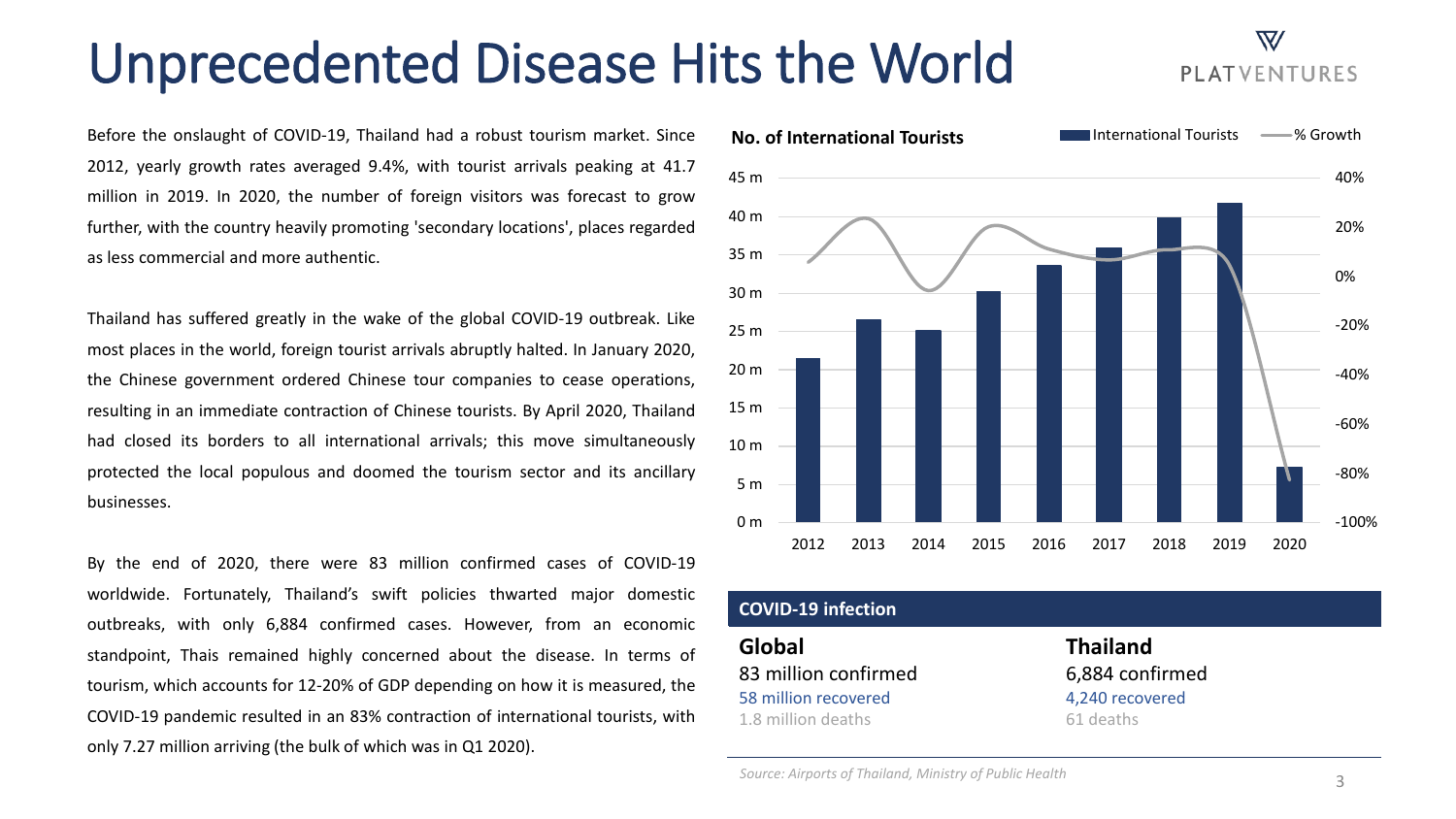## Damage Caused by the COVID-19 Pandemic

Controlling the spread of COVID-19 meant prohibiting most international travel, some domestic travel, closing travel and tourism-related businesses and limiting or closing businesses posing super-spreader potential like night clubs and bars.

The adoption of strict policies to control the deadly pandemic severely disrupted economic activity. While lives were being saved, unemployment increased, compensation decreased, and many businesses went bankrupt. Whilst some businesses did benefit from the change, e.g., e-commerce and logistics, those sectors could not compensate for the overall loss. With less disposable income there has been a contraction of consumer spending. The uncertainty of tomorrow has pushed the Consumer Confidence Index (CCI) to an all-time low.

In 2020, the International Monetary Fund (IMF) estimated global GDP would decrease by 4.9%, and forecast growth of 5.4% in 2021. Thailand's GDP was hit harder than other countries because Thailand's GDP relies heavily on exports and tourism. Because borders remained closed and the Thai baht remained strong, negative growth was inevitable. The Bank of Thailand forecast that Thai GDP would shrink by 6.7% in 2020 and bounce back by 5% in 2021. GDP growth in 2021 is based on a very low GDP in 2020.





#### *Source: Bank of Thailand, IMF, Thai Chamber of Commerce*

## PLATVENTURES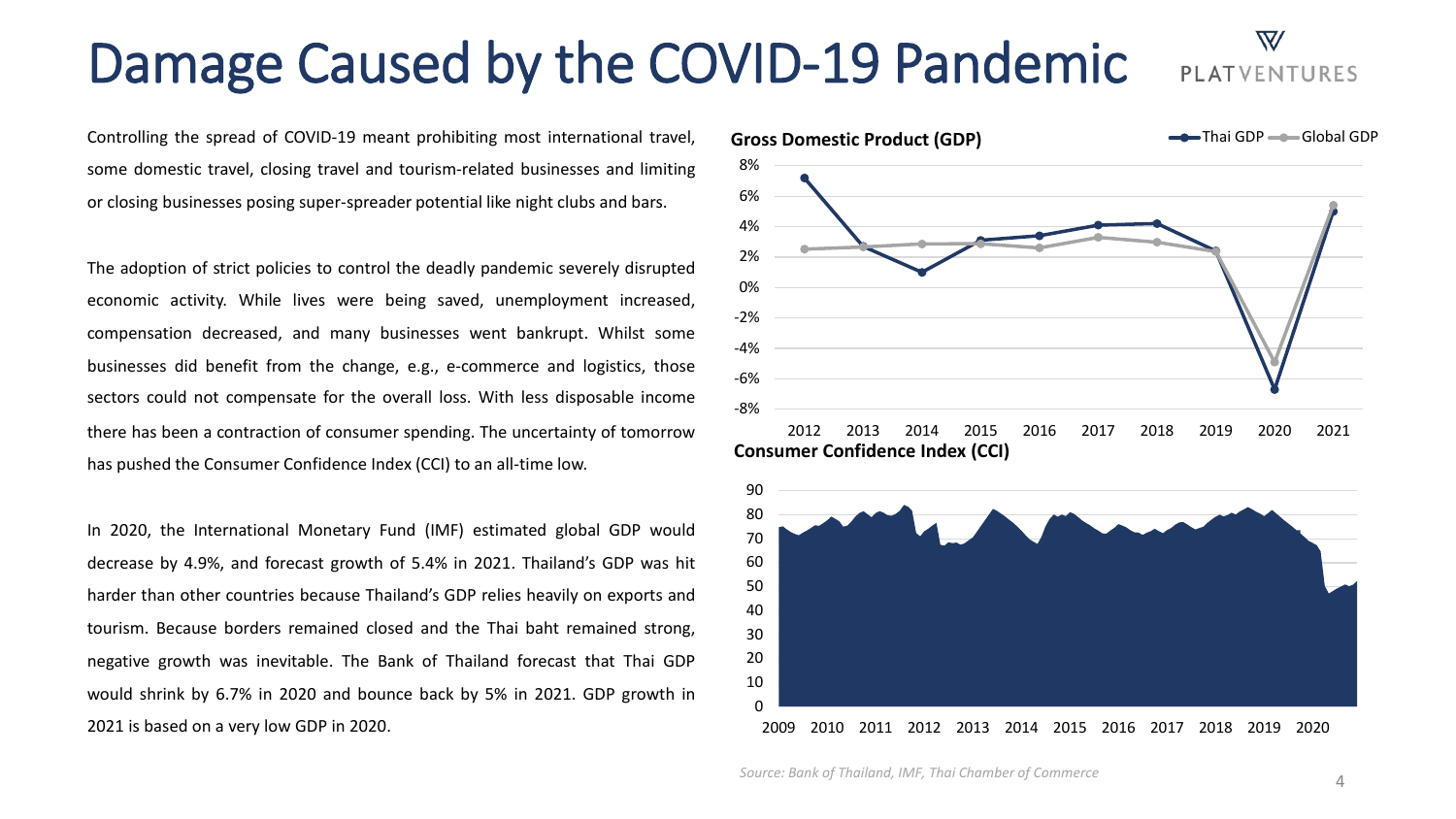### Rate Movements

There is little that could have helped achieve economic growth in the face of such an unprecedented pandemic. Stimulus packages provided by the government had a muted effect on the economy as only a portion of the funds available were disbursed to the individuals and SMEs who needed them most. The result was that consumers had little disposable income to spend. In addition, net exports were down and companies limited investment in an effort to preserve cash. Interest rates reached a record low but banks were extremely conservative with lending, despite a Policy Interest Rate at 0.50%. The Bank of Thailand cannot force businesses to invest, but with such a low rate, there should be more money flowing through the economy.

The Thai economy was already stagnant before COVID-19, with inflation (CPI) at or below 1% since 2015. To further spur investment which can result in hiring and wage increases, the government is providing special incentives through the Board of Investment (BOI) and Eastern Economic Corridor (EEC).

The Thai Baht remains strong as Thailand maintains a surplus budget and the U.S. continues printing money. During 2014-2019 the U.S. Fed's balance sheet stood between USD4-4.5 trillion, but in 2020 quantitative easing jumped to USD7 trillion. As such, Thailand will need to foment growth that does not rely on depreciating the Thai Baht.



### $\overline{\nabla}$ **PLATVENTURES**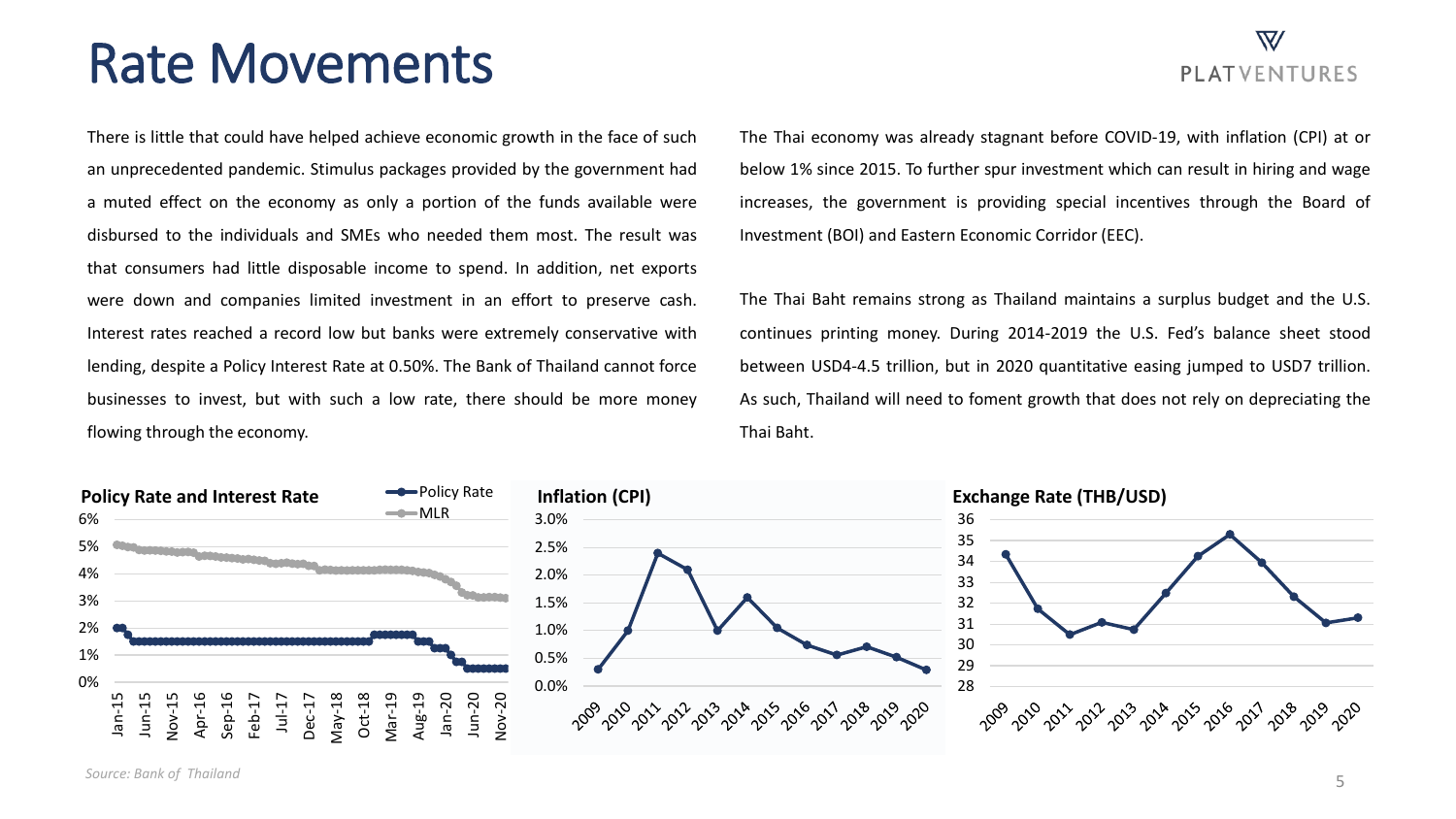### Subsidies to the Rescue

No amount of monetary policy could cope with the impact of COVID-19. The Thai government used fiscal policy in an attempt to help. Subsidies were disbursed using various methods, especially for those facing major financial difficulty, such as the newly unemployed. From May to July 2020, THB3,000-5,000 was given to people who matched specific criteria. For the few who were able to obtain it, the subsidy helped support immediate expenses, but it was nowhere near enough to move the country's economic needle.

By Q2 2020, total air traffic had dropped dramatically. The closure of the country to international tourist arrivals meant the tourism sector had to pivot quickly to capture domestic demand. With this in mind, the government launched the initiatives, 'We Travel Together' and 'Eat Out, Help Out', to promote spending in the hospitality sector by subsidizing 50% of the price. With huge discounts from hotels and the subsidy from the government, the level of domestic tourism soared, peaking in November and December 2020. However, this domestic tourism boom only benefited select markets, primarily those within a few hours' drive of Bangkok. Hotels in destinations requiring a flight from the capital city continued to suffer. Lower-end hotels also suffered disproportionately because they could not compete with 'price dumping' luxury properties.



**PLATVENTURES** 

 $\boldsymbol{\nabla}$ 

*Source: Airports of Thailand, Ministry of Tourism*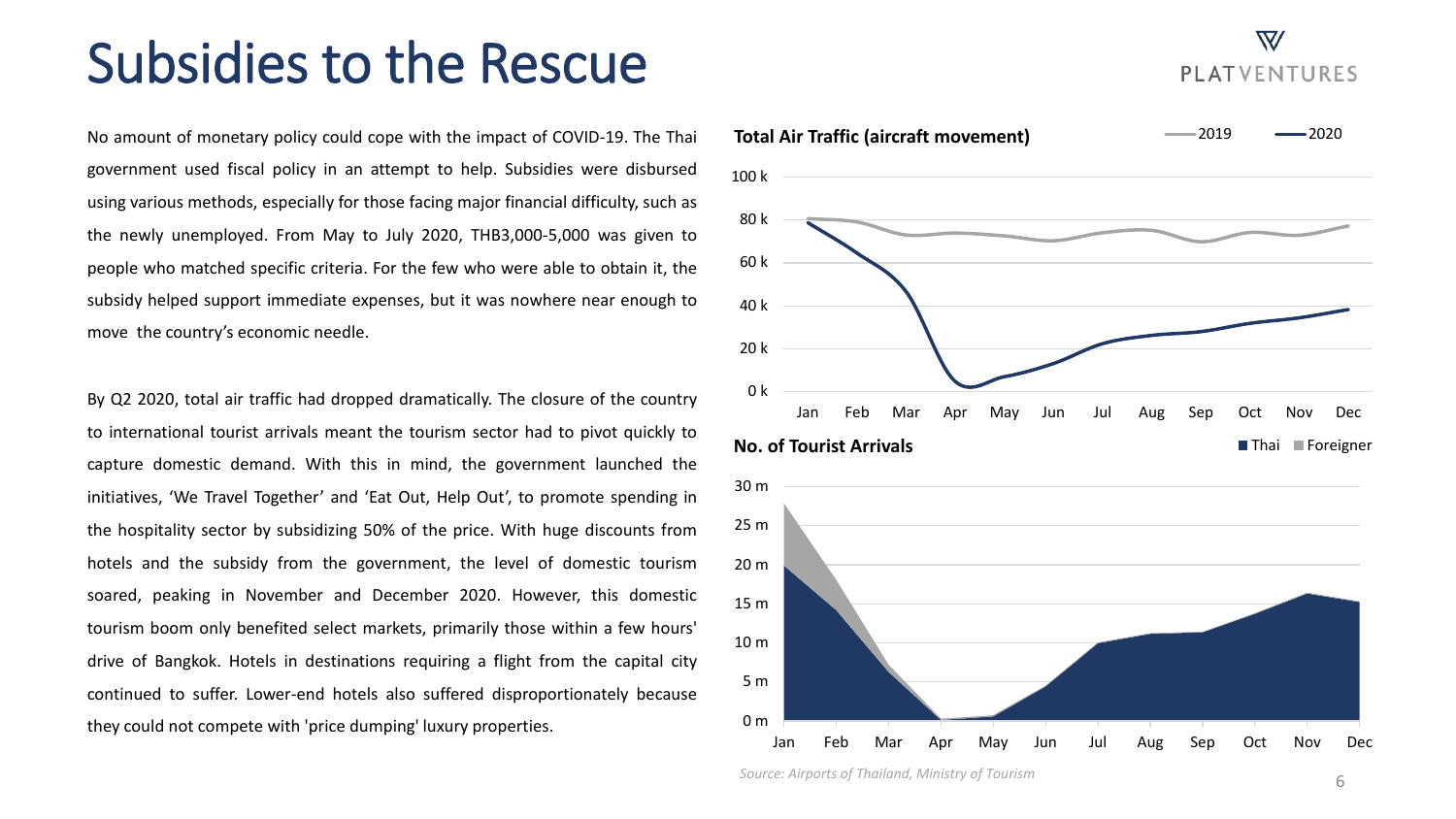## Confidence Remains Low

The campaign 'We Travel Together' helped boost the sales volume of select hotels, resorts, and airlines. Conversely, the 'Eat Out, Help Out' campaign aided the food and beverage (F&B) industry. Despite all this, operators do not see much light at the end of the tunnel. Collective confidence among operators remains low, hovering at 50-60 points. Why? Because even tepid demand is reliant on heavy discounts, promotions, and subsidies. Any shock to demand sends revenues crashing instantly. Plus, the partial recovery did not happen evenly across Thailand. Cities like Bangkok, Hua Hin, and Chiang Mai benefitted most; while destinations further afield (Phuket, Krabi, Samui) barely make ends meet.

Many uncertainties persist. The Thailand Tourism Council reported at the end of 2020 that both tourism operators and tourists remain concerned with the ongoing pandemic. Currently, they fear the daily rise of infections and the threat of more lockdowns. In the long-run, there are concerns that defaults in the hospitality sector could lead to a financial crisis and that the government's pandemic-era subsidies could lead to long-term deficits. All of these concerns impact consumer spending and investment.

### $\Omega$ 20 40 60 80 100 120 Q1 Q2 Q3 Q4 Q1 Q2 Q3 Q4 Q1 Q2 Q3 Q4 Q1 Q2 Q3 Q4 Q1 2017 2018 2019 2020 2021 0 0.5 1 1.5 2 2.5 3 3.5 4 4.5 5 Regional infection, spreading to Thailand New Wave of Pandemic, city lockdown Ineffective government policy Financial crisis National fiscal status **Tourism Operators and Tourists Concerned Factors Concerned Factors Convertions** Lowest Low Mid High Highest

#### **Confidence Index of Thailand Tourism Operators**

*Source: Thailand Tourism Council*

### $\boldsymbol{\nabla}$ **PLATVENTURES**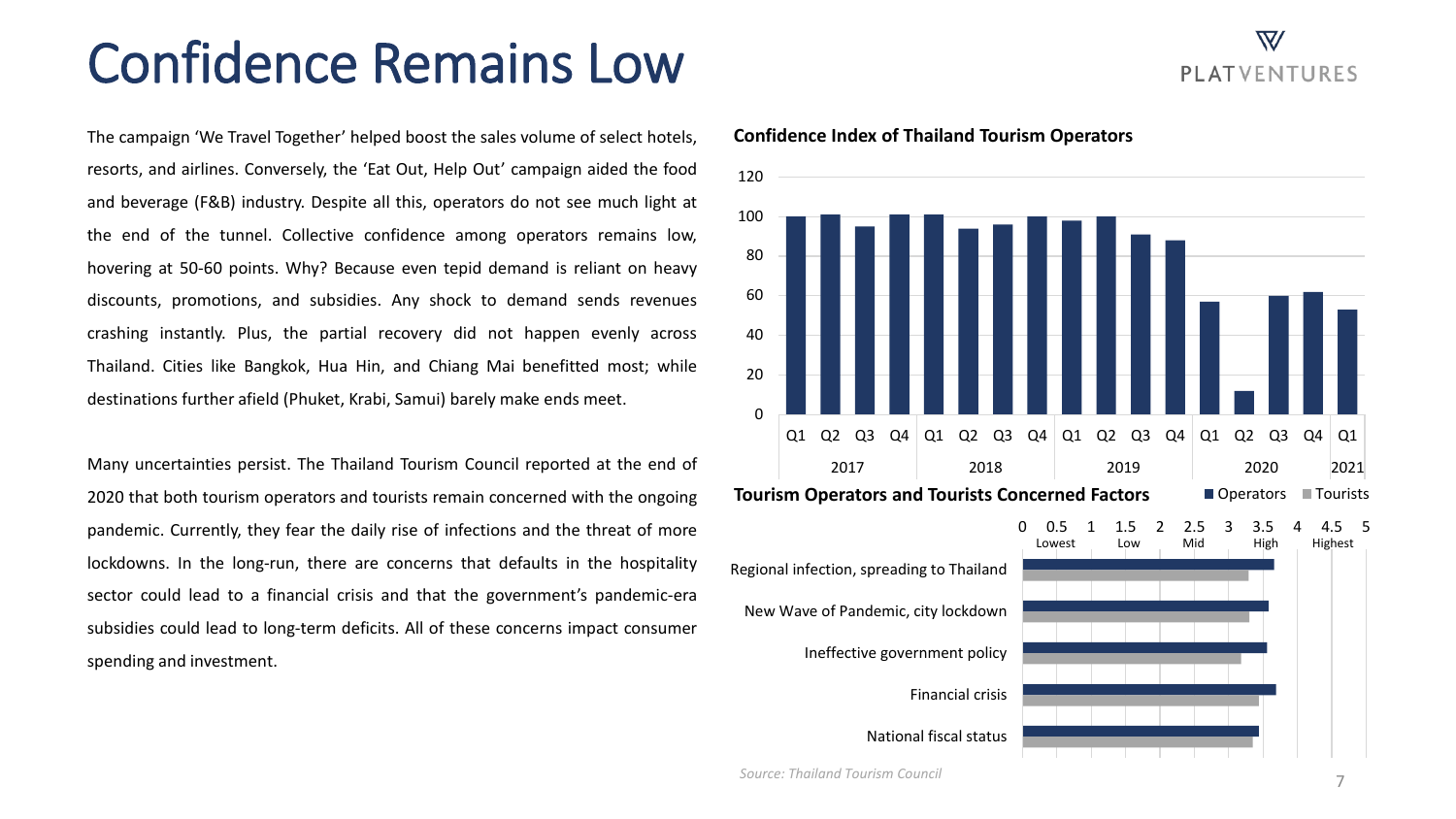## 2020 Tourist Destination Performance



### $\nabla$ **PLATVENTURES**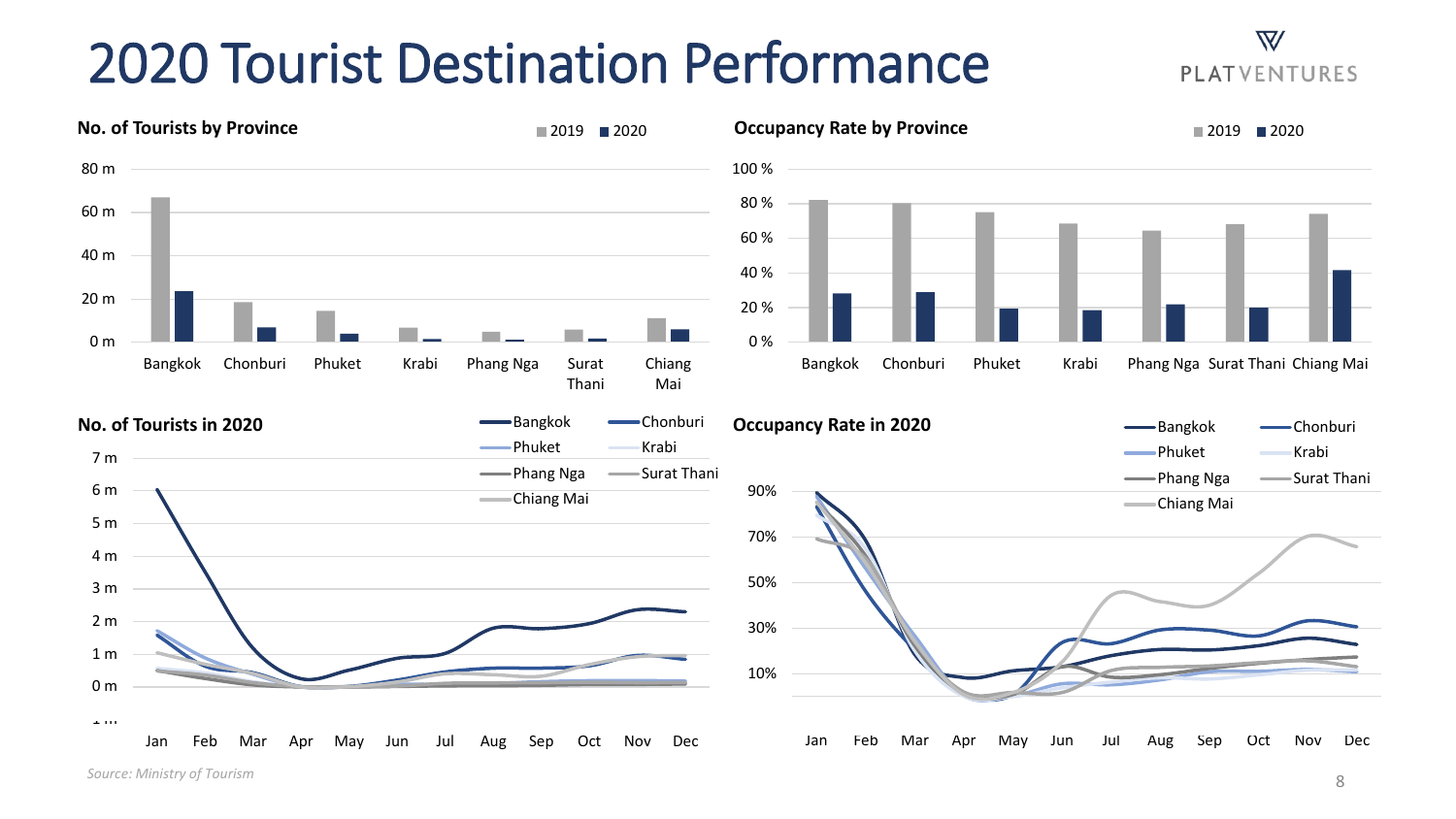## 2020 New Hotels

### $\nabla$ **PLATVENTURES**

In 2020, many new hotels opened amidst the pandemic crisis. Most of them are 4- 5 Star properties. However, some major operators delayed their project developments. For example, Minor Group postponed the opening of Avani Khao Lak, Phang Nga from 2020 to 2021.

Similarly, Asset World Corporation (AWC) postponed the opening of many projects: Melia Chiang Mai moved from early 2021 to late 2021; Intercontinental Chiang Mai Mae Ping moved from mid-2021 to mid-2022; and the Ritz-Carlton Reserve, Bangkok at Asiatique the Riverfront, moved from 2022 to 2023.

| <b>Name</b>                     |   | <b>Stars Keys</b> |  | <b>Name</b>                    |                           | Stars Keys |
|---------------------------------|---|-------------------|--|--------------------------------|---------------------------|------------|
| <b>Chiang Mai</b>               |   |                   |  | Chonburi (Pattaya)             |                           |            |
| Ama's House                     | 5 | 8                 |  | The Shade Residence            |                           | 36         |
| <b>Hotel Rosy</b>               | 3 | 22                |  | Mandarin Eastville             | 5                         | 272        |
| THEE Vijit Lanna by TH District |   | 39                |  | OZO North Pattaya              | 4                         | 406        |
| <b>Glory Boutique Suite</b>     | 5 | 47                |  | <b>Surat Thani (Ko Samui)</b>  |                           |            |
| NORN Nimman13 Boutique Hotel    | 3 | 50                |  | The Canale Samui Resort        | 4                         | 35         |
| <b>Bangkok</b>                  |   |                   |  | <b>Krabi</b>                   |                           |            |
| Amanah Bangkok Hotel            | 4 | 42                |  | Tiny Krabi                     |                           | 18         |
| Ashley Hotel BKK                | 4 | 45                |  | Banyan Tree Krabi              |                           | 72         |
| VIX Bangkok at Victory Monument | 3 | 57                |  | Phuket                         |                           |            |
| <b>Hotel Ordinary Bangkok</b>   | 4 | 65                |  | OYO 601 C W Mansion Phuket     | $\mathbf{2}^{\mathsf{I}}$ | 20         |
| Kaya Heritage Hotel             | 4 | 66                |  | Ratri Hotel Phuket Old Town    | 4                         | 42         |
| Pannarai Hotel Bangkok          | 4 | 78                |  | Poolrada Boutique Hotel        | 4                         | 77         |
| 4 Monkeys Hotel                 |   | 78                |  | Thames Tara Pool Villa Rawai   | 4                         | 80         |
| Novotel Suites Bangkok SKV 34   |   | 140               |  | Metadee Elite                  | 5                         | 194        |
| The Quarter Silom by UHG        | 4 | 141               |  | Wekata Luxury                  | 4                         | 206        |
| ASAI Bangkok Chinatown          | 3 | 224               |  | Wyndham Grand Nai Harn         | 5                         | 353        |
| <b>Phang Nga</b>                |   |                   |  | Four Points by Sheraton Patong | 4                         | 600        |
| None                            |   |                   |  |                                |                           |            |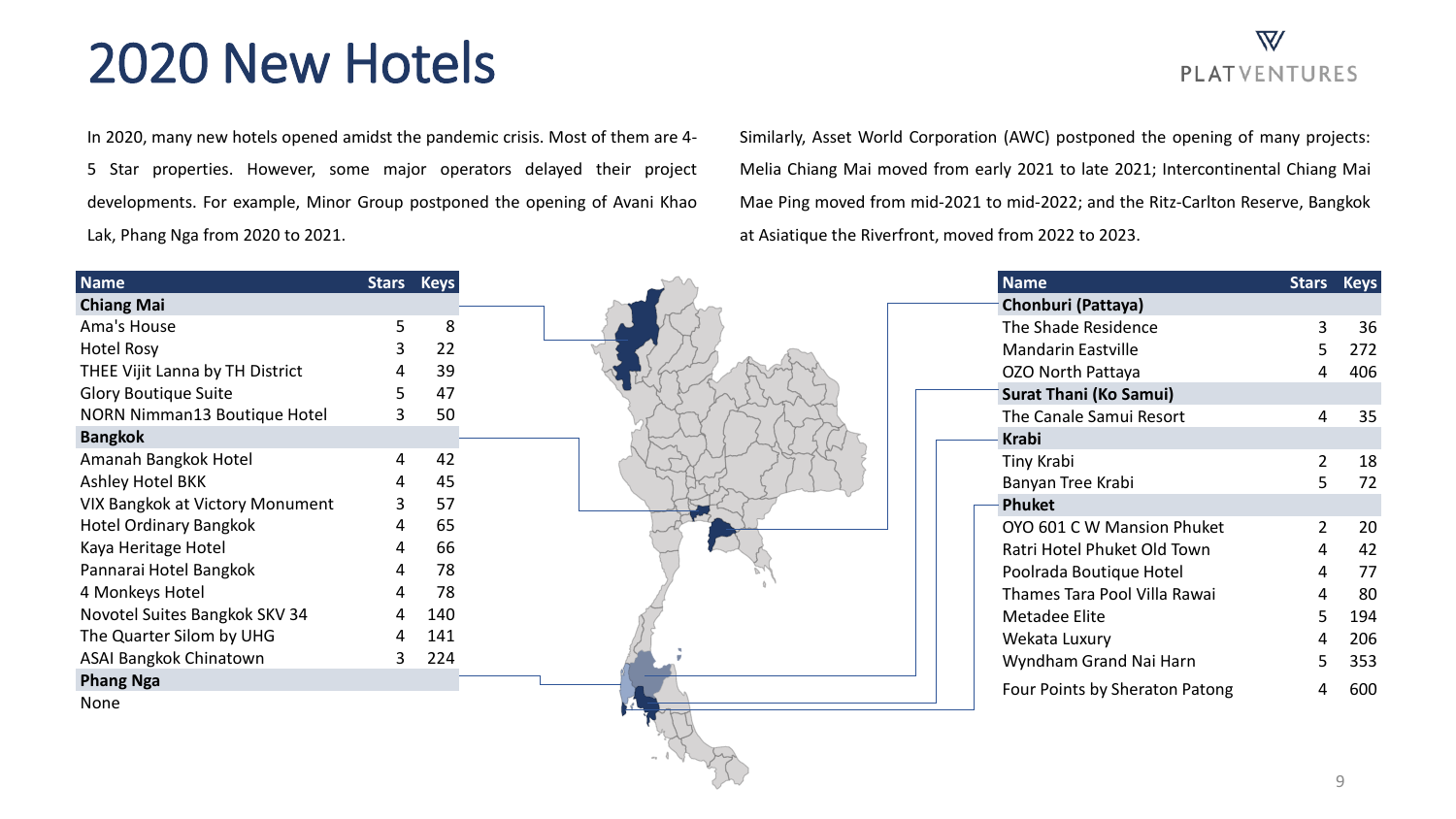## 2021 Outlook

Tourism in Thailand gradually improved towards the end of 2020. However, the outbreak at the Central Shrimp Market in Samut Sakhon dealt a death blow to the recovery. Eerily similar to how it all began in Wuhan, China, the outbreak originated in a fresh market and quickly spread across the nation. Compared to 2020 when Thailand managed to limit cases to less than 7,000 for the whole year, the number of infectious people jumped from 6,884 cases to almost 20,000 cases within one month. Another "loose lockdown" was implemented in January 2021, albeit more relaxed than the first lockdown in April 2020.

Hopes for a local recovery in 2021 are dim. Vaccination is the key, but it may be 18 months before Thailand reaches herd immunity (Thailand is forecast to reach herd immunity by Q3 2022). In addition, The Bank of Thailand estimates that by the end of 2021 Thailand may have welcomed 5.5 million international tourists, but this number is still only 13% of international tourists in 2019. The situation may continue improving if there are no other internal or external shocks. In 2022, Thailand may reach 23 million international tourists, or 55% of 2019 numbers.

According to this forecast, Thailand will need at least three years to reach the same level as 2019 – the benchmark for a full recovery.

#### **Asia's COVID-19 Vaccination Timeline**

\*Based on when over 60% of the population is forecast to be vaccinated.



Q4 Q1 Q2 Q3 Q4 Q1 Q2 Q3 Q4 Q1 Q2 Q3 Q4

2019 2020 2021 2022



0

 $\overline{\nabla\!V}$ 

**PLATVENTURES**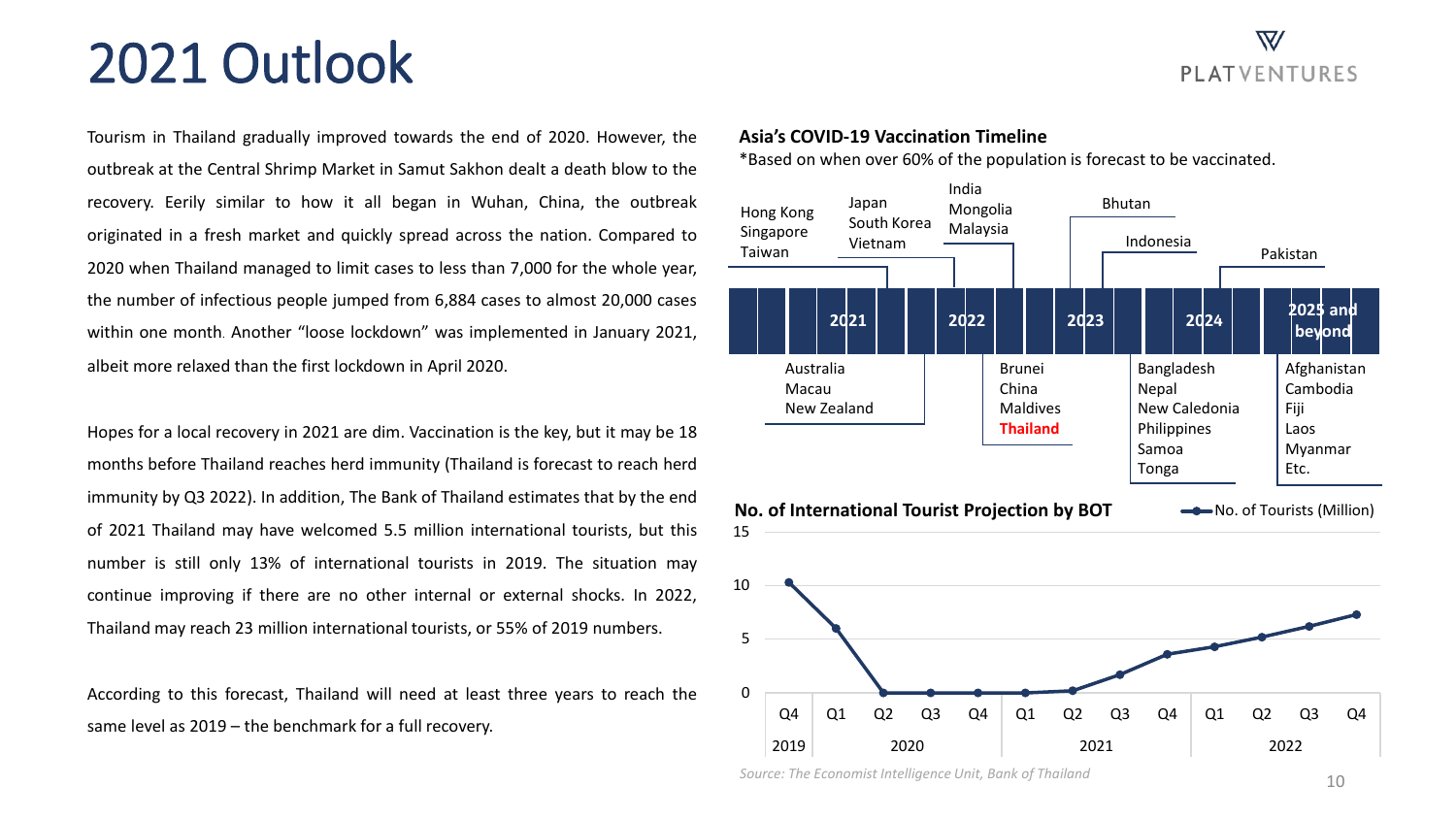## There Is Hope

Without a doubt, this too shall pass. The priority now is surviving the crisis. Liquidity is of paramount importance and will determine which businesses survive and which do not. Although every owner has a unique situation, here are some strategies that may be applicable.

**Short-term plans** (centered on cost-saving, debt reduction, and increased efficiency):

- Negotiate rents, contracts: negotiate a new payment schedule, payment reductions, or payment deferrals
- CAPEX reduction: postpone investment and re-prioritize renovation plans
- Cashflow management: prepare to meet short-term and long-term obligations

#### **Long-term plans:**

- Create trust: establish reliability according to the "new normal", such as hospitality hygiene and obtaining *Amazing Thailand Safety & Health Administration* (SHA) certification.
- Well-being & long stay: develop concepts for safety and unique experiences
- Increase efficiency: use automation, touchless service, remote assistance
- Portfolio expansion: allocate portfolio between domestic, international, hospitality, non-hospitality

### $\nabla\! V$ PI ATVENTURES

The good news is that many destinations in Thailand are in the top-tier of global tourism rankings, especially Bangkok and Phuket. Moreover, Thailand has an excellent medical sector and proven pandemic control. Thailand's success in controlling COVID-19 could serve as a catalyst for further opportunities in the wellness & long-stay sector. Due to the following supporting criteria, Thailand is in a good position to be the premier medical hub in ASEAN:



*Source: U.S. News & World Report*